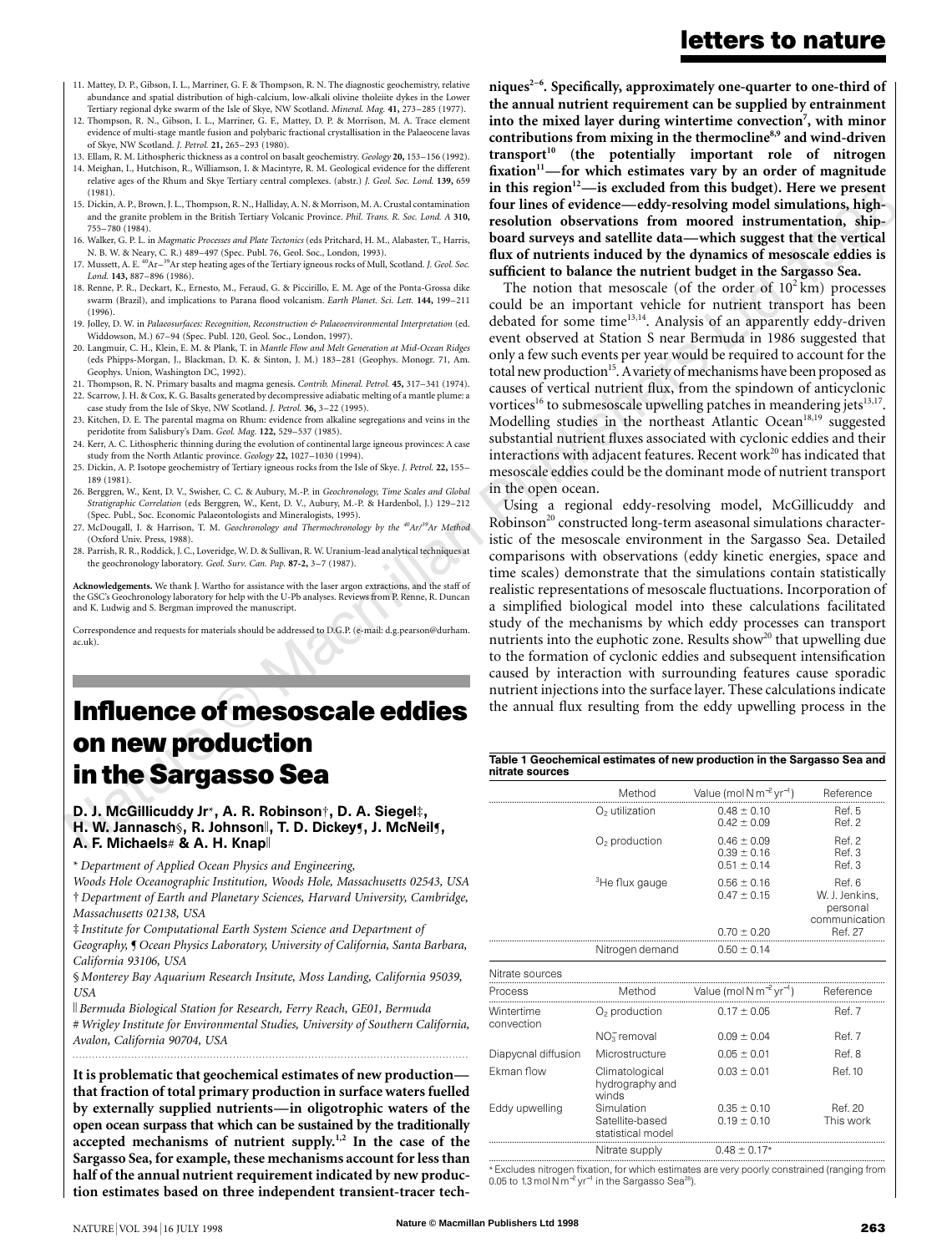Sargasso Sea is  $0.35 \pm 0.1$  mol N m<sup>-2</sup> yr<sup>-1</sup>, which is sufficient to reconcile the apparent discrepancy in the nutrient budget described above (Table 1).

We consider the following conceptual model of the eddy upwelling mechanism (Fig. 1). A density surface of mean depth  $Z_0$  is coincident with the depth of the euphotic zone. This density surface is perturbed by the formation, evolution and destruction of mesoscale features. Nutrients injected into the euphotic zone by shoaling density surfaces are fixed by the biota, whereas deepening density surfaces serve to push nutrient-depleted water out of the well-lit surface layers. The asymmetry imposed by the light field thus rectifies vertical displacements (both up and down) into a net upward transport of nutrients.

Recent advances in the theory of advective effects on planktonic ecosystems provide a context in which to examine analytically the biological response to injection events<sup>21</sup>. Arrival of nutrients to a particular depth in the light-saturated layer stimulates phytoplankton growth which is at first linear. Nutrients begin to accumulate and then decrease rapidly as the phytoplankton population enters a phase of exponential growth. Using parameters relevant to the Sargasso Sea, the response time is one to several days. These findings are in line with earlier work demonstrating biological capability for rapid utilization of episodic nutrient inputs $22$ , and are consistent with the fact that near-surface nitrate concentrations in this region remain below the limit of detection except during periods of wintertime convection.

Given that the eddy driven nutrient flux is such a large component of the annual budget, it is surprising that this mechanism could function largely undetected by biweekly to monthly discrete water sampling in shipboard time-series operations off Bermuda. Monthly observations tend to undersample this highly sporadic process<sup>20</sup>. Furthermore, the time required for biological removal of new nutrient is much quicker (days) than that of the supply mechanism (weeks). This dichotomy in timescales makes it very difficult to observe evidence of a nutrient injection directly with traditional shipboard hydrographic methods.

High-resolution time series using moored instrumentation provides an observational approach capable of resolving these intermittent events. The Bermuda Testbed Mooring has been deployed since June 1994  $\sim$ 80 km southeast of that island, near the Bermuda Atlantic Time Series (BATS) site<sup>23</sup>. During the summer of 1995, an eddy event was observed (Fig. 2). Dramatic cooling began on day 185 of the year and persisted for 30 days. The record from an automated nitrate analyser $24$  placed near the base of the euphotic



Figure 1 A schematic representation of the eddy upwelling mechanism. The solid line depicts the vertical deflection of an individual isopycnal caused by the presence of two adjacent eddies of opposite sign. The dashed line indicates how the isopycnal might be subsequently perturbed by interaction of the two eddies. *I*<sup>0</sup> represents incident solar radiation, and 1%  $I_0$  the base of the euphotic zone.

zone showed nutrient enhancement associated with this event, in which nitrate concentrations rose from undetectable to 1.4 mmol  $m^{-3}$ . This was accompanied by increases in both chlorophyll fluorescence and beam attenuation coefficient, indicating high concentrations of both phytoplankton biomass and particulate material. Chlorophyll during this period was apparently the highest observed in the BATS program to date.

 $\frac{1}{2}$  in The magnitude and duration of these temporal changes in physical and biogeochemical properties is consistent with the eddy upwelling mechanism described above. The eulerian timescale for the passage of such features can be calculated by dividing a typical eddy diameter  $(\sim150 \text{ km})$  by a characteristic propagation speed ( $\sim$ 5 km d<sup>-1</sup>; ref. 25) which yields an estimate of one month (precisely that of the observed event). The magnitude of the temperature decrease and associated nitrate enhancement at the base of the euphotic zone are consistent with an isopycnal displacement of  $\sim80$  m. Assuming complete nitrate utilization, only four events of this size are needed each year to provide the annual budget.

Monthly sampling during time-series operations at the BATS site is also supplemented by periodic 'validation' cruises which are used to provide spatial context for the fixed-point observations. One such survey was conducted in June 1996 (Fig. 3). The hydrographic structure included two cold features in the northwestern and eastern portions of the domain, and a warm anomaly to the south. These structures had a dramatic influence on the nitrate distribution just below the euphotic zone. Nitrate concentrations were below the limit of detection in the core of the warm feature, and in excess of 2 mmol m<sup>-3</sup> in the interiors of the two cold anomalies. Phytoplankton biomass patterns(indicated by chlorophyll) within the euphotic zone corresponded to the underlying nitrate distribution. Although



Figure 2 Results from Bermuda Testbed Mooring deployment 3 during the summer of 1995. Upper panel, temperature records at various depths; lower three panels, nitrate concentration at 80 m, chlorophyll fluorescence and beam attenuation coefficient (c660) at 71m. All signals have been filtered via a six-day moving average. Chlorophyll values of the broadband data exceed 1.4 mg m<sup>-3</sup>.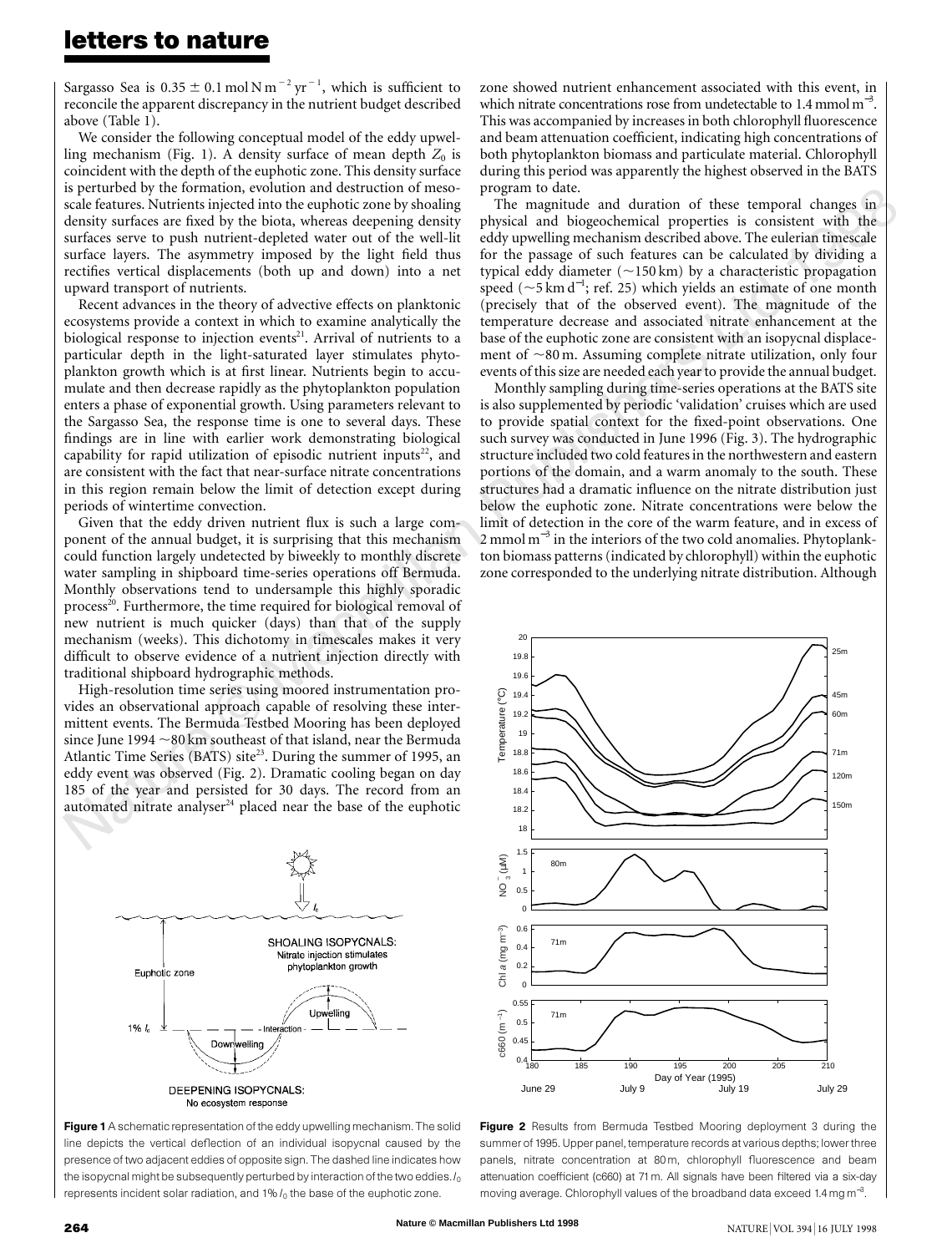#### **letters to nature**

the correlation is not exact, biomass is generally lower above the warmer nutrient-depleted waters, and higher above colder more nutrient-rich areas.

Given the conceptual model of the eddy upwelling mechanism, it is possible to estimate nutrient fluxes based on altimetric determinations of the eddy field. Dynamical and empirical mode analyses demonstrate that the vertical structure of these eddy signals are dominated by the first baroclinic mode<sup>25</sup>, enabling the use of satellite-derived sea-level anomaly (SLA) data to infer sub-surface isopycnal displacements. At the BATS site, isopycnal displacements at 300 m depth are correlated with Topex/Poseidon SLA ( $r^2 = 0.62$ ) with a slope of 4 m of isopycnal displacement per 1 cm of SLA. Using



Figure 3 Results from a mesoscale biogeochemical survey near the BATS site occupied from 24 to 28 June 1996. Top, temperature at 120 m (°C); middle, nitrate + nitrite at 120 m (mmol m<sup>−3</sup>); bottom, chlorophyll*a* at 60 m (mg m<sup>−3</sup>). Circles and crosses indicate hydrographic stations and expendable bathythermograph casts, respectively.

this information and the mean relationship between density and nitrate concentration derived from BATS data, the upward flux of nitrate across the base of the euphotic zone is estimated to be  $0.19 \pm 0.1$  mol N m<sup>-2</sup> yr<sup>-1</sup> (Table 1). This estimate is roughly consistent with, although smaller than, the results obtained by McGillicuddy and Robinson<sup>20</sup>.

Although this empirically derived relationship between SLA and<br>isopycnal displacement at the base of the euphotic zone is statisti-<br>cally significant, this simple model cannot accurately represent the Although this empirically derived relationship between SLA and isopycnal displacement at the base of the euphotic zone is statisticomplex vertical structure which is sometimes observed. In fact, analysis of the hydrographic time series bracketing the mooring record described above reveals that the doming of the seasonal thermocline (which resulted in the nitrate pulse and exceptionally high chlorophyll) was accompanied by a depression of the main thermocline. The net effect results in a positive SLA, as opposed to the negative signature characteristic of cyclones. Thus, nitrate flux associated with features of this type is not accounted for in this approach. However, similar vertical structures have been observed only four times in the nine-year BATS hydrographic record (although sampling remains an issue). Nevertheless, this statistical model should underestimate new production. Further synthesis of *in situ* observations with remote sensing in the context of dataassimilative dynamical models offers an opportunity to better understand the role of intermittent processes in biogeochemical cycling in the ocean.

We point out that the mechanism presented here cannot account for the summertime drawdown of dissolved inorganic carbon observed at BATS. Eddy induced upwelling of nitrate will be accompanied by a commensurate flux of dissolved inorganic carbon in Redfield proportion. The findings reported here therefore tend to exacerbate previously described problems in balancing carbon budgets in the Sargasso Sea<sup>26</sup>.

Received 5 November 1997; accepted 30 April 1998.

- 1. Schulenberger, E. & Reid, J. L. The Pacific shallowoxygen maximum, deep chlorophyll maximum, and primary productivity, reconsidered. *Deep-Sea Res. A* **28,** 901–919 (1981).
- 2. Jenkins, W. J. & Goldman, J. C. Seasonal oxygen cycling and primary production in the Sargasso Sea. *J. Mar. Res.* **43,** 465–491 (1985).
- 3. Spitzer, W. S. & Jenkins, W. J. Rates of vertical mixing, gas exchange and new production: estimates from seasonal gas cycles in the upper ocean near Bermuda. *J. Mar. Res.* **47,** 169–196 (1989).
- 4. Sarmiento, J. L., Thiele, G., Key, R. M. & Moore, W. S. Oxygen and nitrate new production and remineralization in the North Atlantic subtropical gyre. *J. Geophys. Res.* **95,** 18303–18315 (1993).
- 5. Jenkins, W. J. & Wallace, D. W. R. in *Primary Productivity and Biogeochemical Cycles in the Sea* (eds Falkowski, P. G. & Woodhead, A. D.) 299–316 (Plenum, New York, 1992).
- 6. Jenkins, W. J. Nitrate flux into the euphotic zone near Bermuda. *Nature* **331,** 521–523 (1988). 7. Michaels, A. F. *et al*. Seasonal patterns of ocean biogeochemistry at the U.S. JGOFS Bermuda Atlantic
- Time-series Study site. *Deep-Sea Res. I* **41,** 1013–1038 (1994). 8. Lewis, M. R., Harrison, W. G., Oakely, N. S., Hebert, D. & Platt, T. Vertical nitrate fluxes in the
- oligotrophic ocean. *Science* **234,** 870–873 (1986). 9. Ledwell, J. R., Watson, A. J. & Law, C. S. Evidence forslow mixing acrossthe pycnocline from an open-
- ocean tracer-release experiment. *Nature* **364,** 701–703 (1993). 10. Williams, R. G. & Follows, M. J. The Ekman transfer of nutrients and maintenance of new production
- over the North Atlantic. *Deep-Sea Res. I* **45,** 461–489 (1998). 11. Karl, D. *et al*. The role of nitrogen fixation in biogeochemical cycling in the subtropical North Pacific
- Ocean. *Nature* **388,** 533–538 (1997). 12. Michaels, A. F. *et al*. Inputs, losses and transformations of nitrogen and phosphorus in the pelagic North Atlantic Ocean. *Biogeochemistry* **35,** 181–226 (1996).
- 13. Woods, J. D. in *Toward a Theory on Biological-Physical Interactions in the World Ocean* (ed. Rothschild, B. J.) (Reidel, Dordrecht, 1988).
- 14. Falkowski, P. G., Ziemann, D., Kolber, Z. & Bienfang, P. K. Role of eddy pumping in enhancing primary production in the ocean. *Nature* **353,** 55–58 (1991).
- 15. Jenkins, W. J. The use of anthropogenic tritium and helium-3 to study subtropical gyre ventilation and circulation. *Phil. Trans. R. Soc. Lond. A* **325,** 43–61 (1988).
- 16. Franks, P. J. S., Wroblewski, J. S. & Flierl, G. R. Prediction of phytoplankton growth in response to the frictional decay of a warm-core ring. *J. Geophys. Res.* **91,** 7603–7610 (1986).
- 17. Strass, V. H. Chlorophyll patchiness caused by mesoscale upwelling at fronts. *Deep-Sea Res.* **39,** 75–96 (1992).
- 18. McGillicuddy, D. J., Robinson, A. R. & McCarthy, J. J. Coupled physical and biological modeling of the spring bloom in the North Atlantic: (ii) three dimensional bloom and post-bloom effects. *Deep-Sea Res. I* **42,** 1359–1398 (1995).
- 19. Robinson, A. R. *et al*. Mesoscale and upper ocean variabilities during the 1989 JGOFS bloom study. *Deep-Sea Res. II* **40,** 9–35 (1993).
- 20. McGillicuddy, D. J. & Robinson, A. R. Eddy induced nutrient supply and new production in the Sargasso Sea. *Deep-Sea Res. I* **44,** 1427–1449 (1997).
- 21. Robinson, A. R. On the theory of advective effects on biological dynamicsin the sea. *Proc. R. Soc. Lond. A* **453,** 1–30 (1997).
- 22. Goldman, J. C. Potential role of large oceanic diatoms in new primary production. *Deep-Sea Res. I* **40,** 159–168 (1993).
- 23. Dickey, T. *et al*. Initial results from the Bermuda Testbed Mooring program. *Deep-Sea Res. I* **45,** 771– 794 (1998).